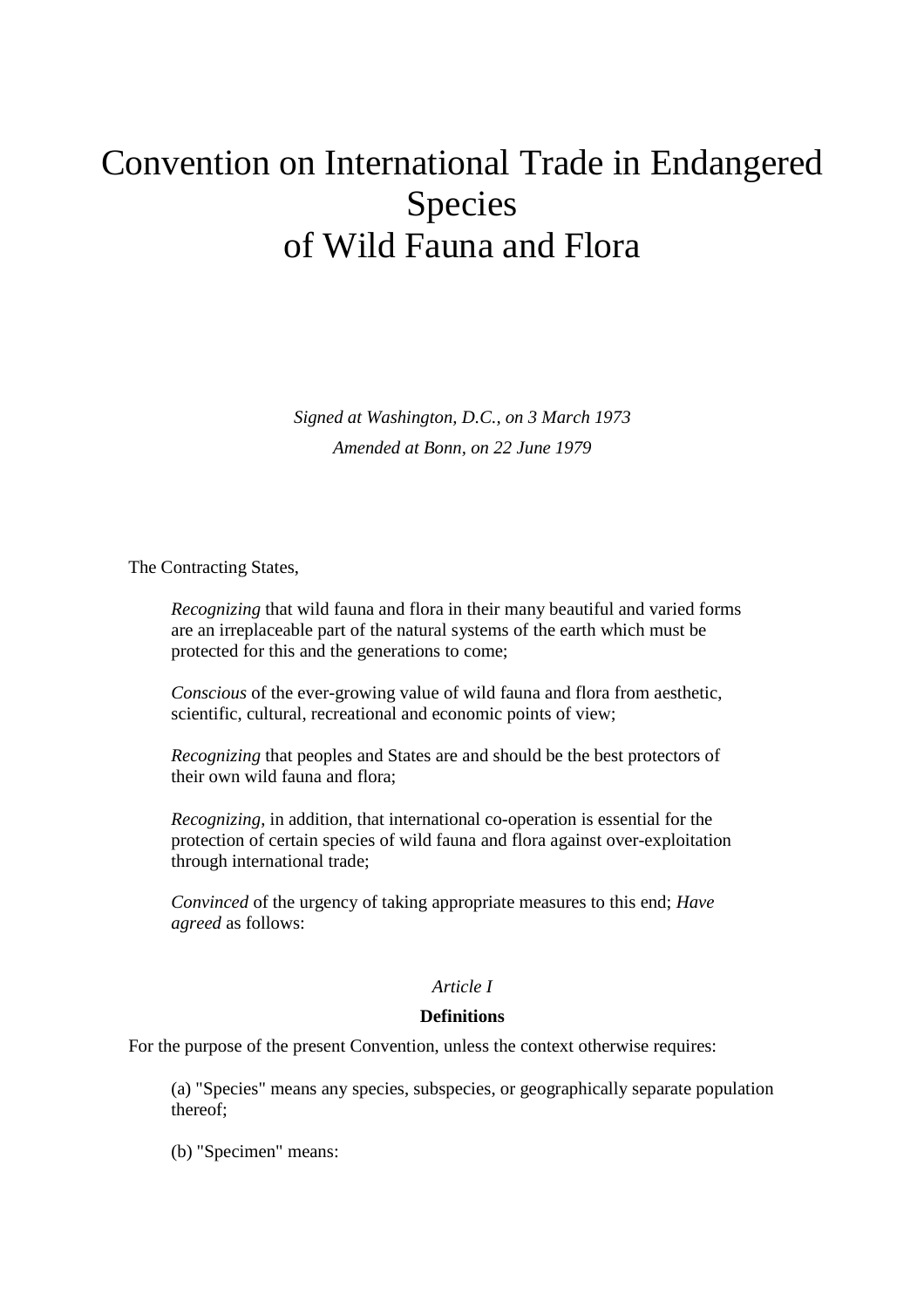(i) any animal or plant, whether alive or dead;

(ii) in the case of an animal: for species included in Appendices I and II, any readily recognizable part or derivative thereof; and for species included in Appendix III, any readily recognizable part or derivative thereof specified in Appendix III in relation to the species; and

(iii) in the case of a plant: for species included in Appendix I, any readily recognizable part or derivative thereof; and for species included in Appendices II and III, any readily recognizable part or derivative thereof specified in Appendices II and III in relation to the species:

(c) "Trade" means export, re-export, import and introduction from the sea;

(d) "Re-export" means export of any specimen that has previously been imported;

(e) "Introduction from the sea" means transportation into a State of specimens of any species which were taken in the marine environment not under the jurisdiction of any State;

(f) "Scientific Authority" means a national scientific authority designated in accordance with Article IX;

(g) "Management Authority" means a national management authority designated in accordance with Article IX;

(h) "Party" means a State for which the present Convention has entered into force.

#### *Article II*

#### **Fundamental Principles**

1. Appendix I shall include all species threatened with extinction which are or may be affected by trade. Trade in specimens of these species must be subject to particularly strict regulation in order not to endanger further their survival and must only be authorized in exceptional circumstances.

2. Appendix II shall include:

(a) all species which although not necessarily now threatened with extinction may become so unless trade in specimens of such species is subject to strict regulation in order to avoid utilization incompatible with their survival; and

(b) other species which must be subject to regulation in order that trade in specimens of certain species referred to in sub-paragraph (a) of this paragraph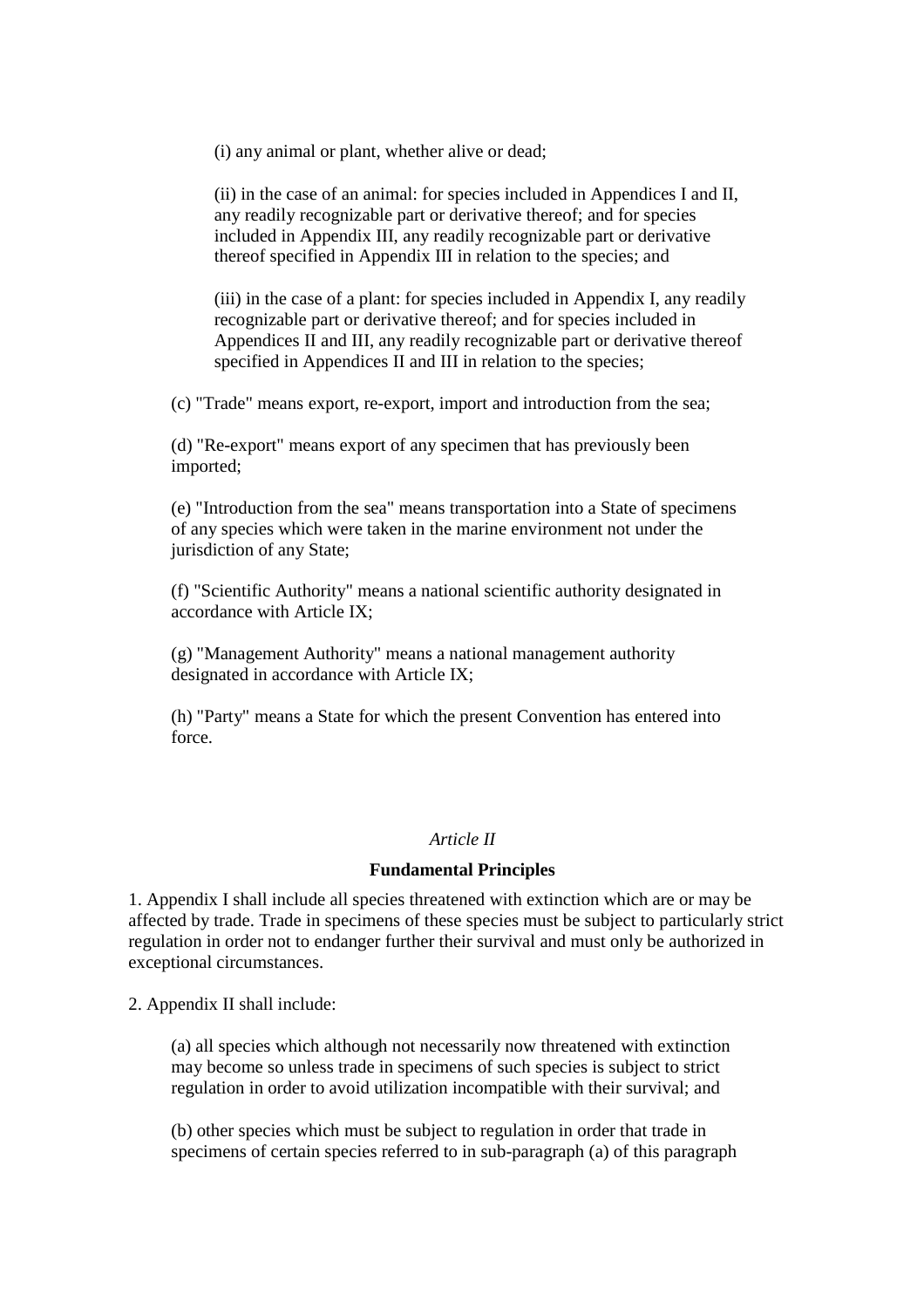may be brought under effective control.

3. Appendix III shall include all species which any Party identifies as being subject to regulation within its jurisdiction for the purpose of preventing or restricting exploitation, and as needing the co-operation of other Parties in the control of trade.

4. The Parties shall not allow trade in specimens of species included in Appendices I, II and III except in accordance with the provisions of the present Convention.

## *Article III*

#### **Regulation of Trade in Specimens of Species Included in Appendix I**

1. All trade in specimens of species included in Appendix I shall be in accordance with the provisions of this Article.

2. The export of any specimen of a species included in Appendix I shall require the prior grant and presentation of an export permit. An export permit shall only be granted when the following conditions have been met:

(a) a Scientific Authority of the State of export has advised that such export will not be detrimental to the survival of that species;

(b) a Management Authority of the State of export is satisfied that the specimen was not obtained in contravention of the laws of that State for the protection of fauna and flora;

(c) a Management Authority of the State of export is satisfied that any living specimen will be so prepared and shipped as to minimize the risk of injury, damage to health or cruel treatment; and

(d) a Management Authority of the State of export is satisfied that an import permit has been granted for the specimen.

3. The import of any specimen of a species included in Appendix I shall require the prior grant and presentation of an import permit and either an export permit or a re-export certificate. An import permit shall only be granted when the following conditions have been met:

(a) a Scientific Authority of the State of import has advised that the import will be for purposes which are not detrimental to the survival of the species involved;

(b) a Scientific Authority of the State of import is satisfied that the proposed recipient of a living specimen is suitably equipped to house and care for it; and

(c) a Management Authority of the State of import is satisfied that the specimen is not to be used for primarily commercial purposes.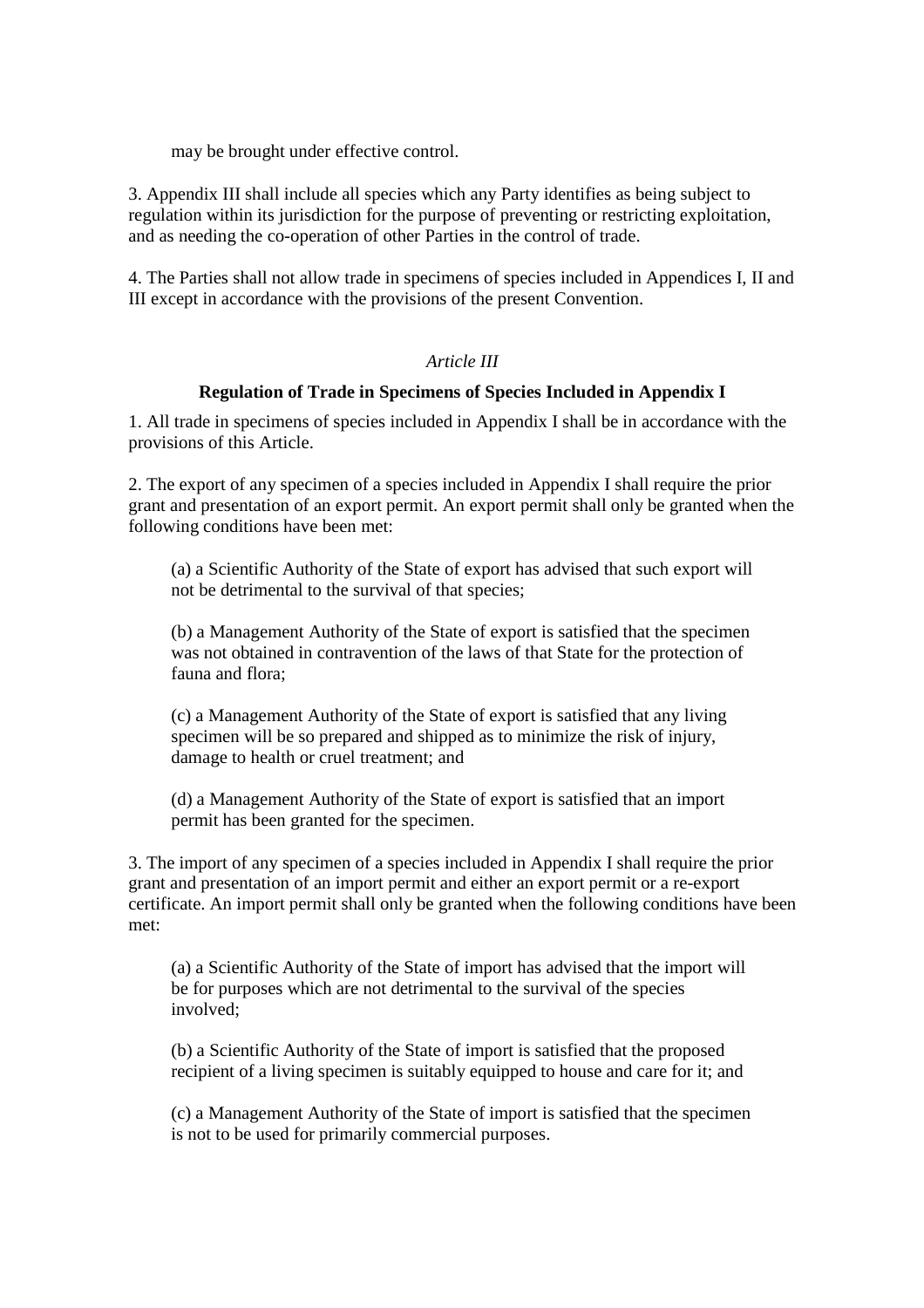4. The re-export of any specimen of a species included in Appendix I shall require the prior grant and presentation of a re-export certificate. A re-export certificate shall only be granted when the following conditions have been met:

(a) a Management Authority of the State of re-export is satisfied that the specimen was imported into that State in accordance with the provisions of the present Convention;

(b) a Management Authority of the State of re-export is satisfied that any living specimen will be so prepared and shipped as to minimize the risk of injury, damage to health or cruel treatment; and

(c) a Management Authority of the State of re-export is satisfied that an import permit has been granted for any living specimen.

5. The introduction from the sea of any specimen of a species included in Appendix I shall require the prior grant of a certificate from a Management Authority of the State of introduction. A certificate shall only be granted when the following conditions have been met:

(a) a Scientific Authority of the State of introduction advises that the introduction will not be detrimental to the survival of the species involved; (b) a Management Authority of the State of introduction is satisfied that the proposed recipient of a living specimen is suitably equipped to house and care for it; and

(c) a Management Authority of the State of introduction is satisfied that the specimen is not to be used for primarily commercial purposes.

## *Article IV*

## **Regulation of Trade in Specimens of Species Included in Appendix II**

1. All trade in specimens of species included in Appendix II shall be in accordance with the provisions of this Article.

2. The export of any specimen of a species included in Appendix II shall require the prior grant and presentation of an export permit. An export permit shall only be granted when the following conditions have been met:

(a) a Scientific Authority of the State of export has advised that such export will not be detrimental to the survival of that species;

(b) a Management Authority of the State of export is satisfied that the specimen was not obtained in contravention of the laws of that State for the protection of fauna and flora; and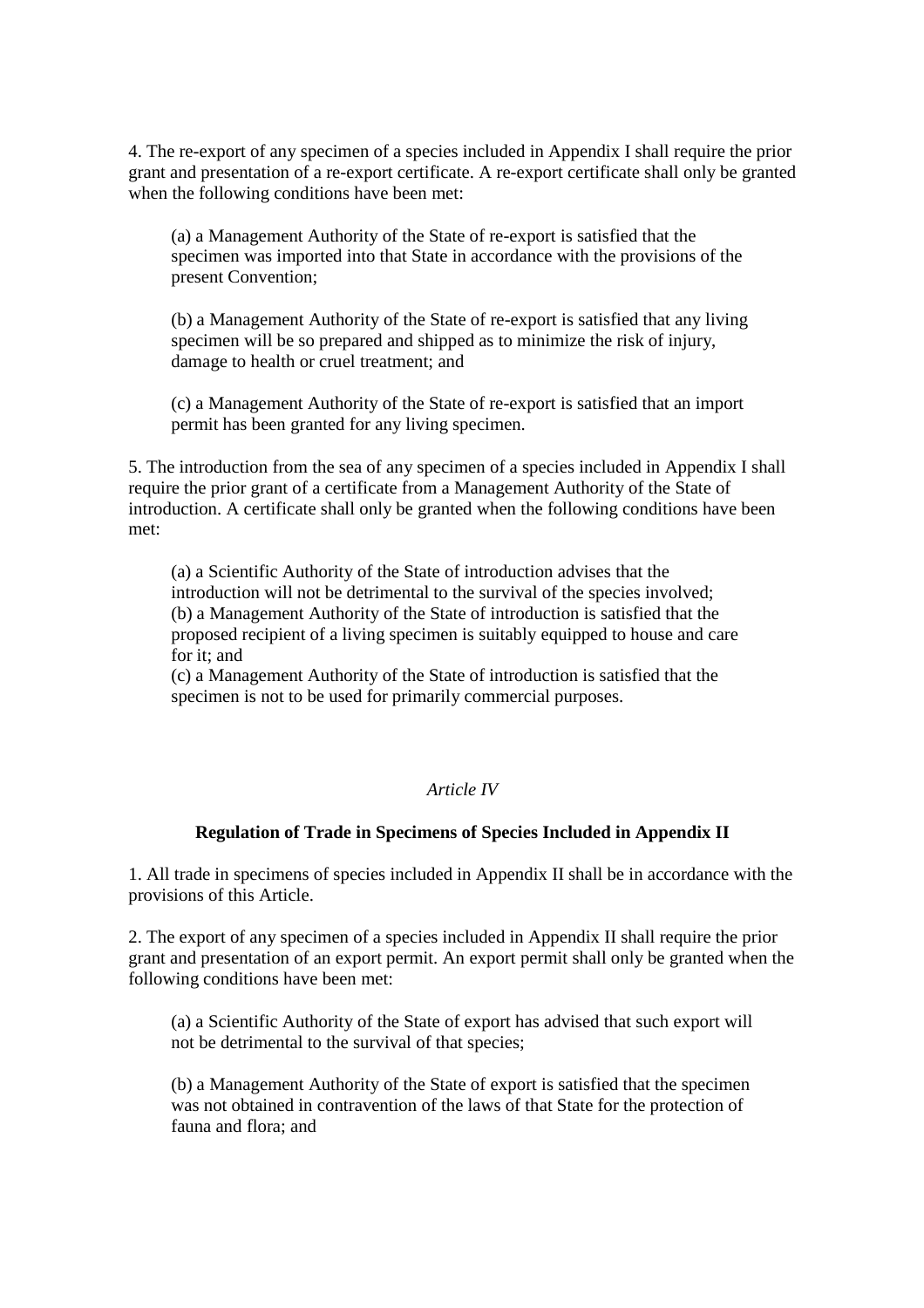(c) a Management Authority of the State of export is satisfied that any living specimen will be so prepared and shipped as to minimize the risk of injury, damage to health or cruel treatment.

3. A Scientific Authority in each Party shall monitor both the export permits granted by that State for specimens of species included in Appendix II and the actual exports of such specimens. Whenever a Scientific Authority determines that the export of specimens of any such species should be limited in order to maintain that species throughout its range at a level consistent with its role in the ecosystems in which it occurs and well above the level at which that species might become eligible for inclusion in Appendix I, the Scientific Authority shall advise the appropriate Management Authority of suitable measures to be taken to limit the grant of export permits for specimens of that species.

4. The import of any specimen of a species included in Appendix II shall require the prior presentation of either an export permit or a re-export certificate.

5. The re-export of any specimen of a species included in Appendix II shall require the prior grant and presentation of a re-export certificate. A re-export certificate shall only be granted when the following conditions have been met:

(a) a Management Authority of the State of re-export is satisfied that the specimen was imported into that State in accordance with the provisions of the present Convention; and

(b) a Management Authority of the State of re-export is satisfied that any living specimen will be so prepared and shipped as to minimize the risk of injury, damage to health or cruel treatment.

6. The introduction from the sea of any specimen of a species included in Appendix II shall require the prior grant of a certificate from a Management Authority of the State of introduction. A certificate shall only be granted when the following conditions have been met:

(a) a Scientific Authority of the State of introduction advises that the introduction will not be detrimental to the survival of the species involved; and

(b) a Management Authority of the State of introduction is satisfied that any living specimen will be so handled as to minimize the risk of injury, damage to health or cruel treatment.

7. Certificates referred to in paragraph 6 of this Article may be granted on the advice of a Scientific Authority, in consultation with other national scientific authorities or, when appropriate, international scientific authorities, in respect of periods not exceeding one year for total numbers of specimens to be introduced in such periods.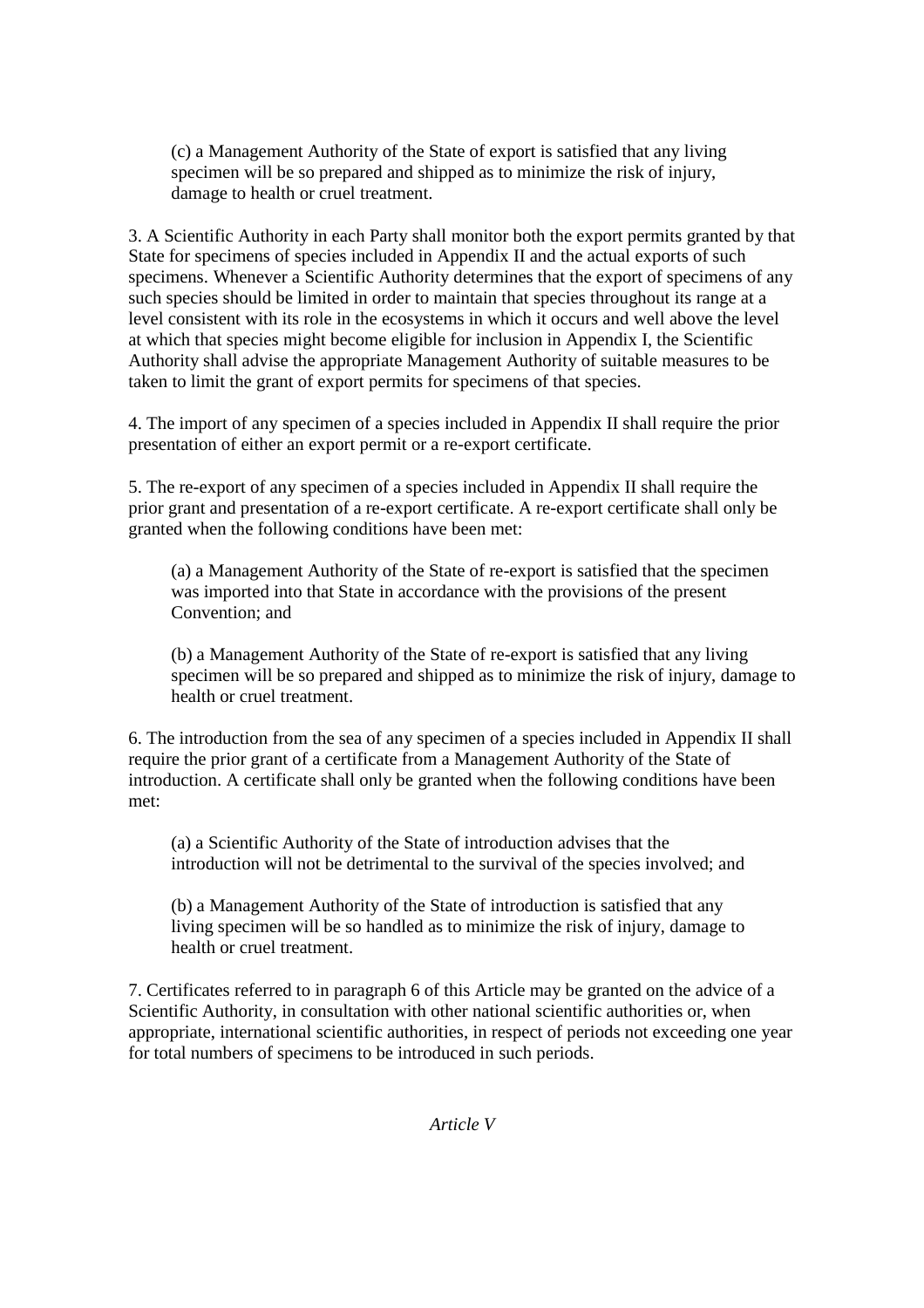# **Regulation of Trade in Specimens of Species Included in Appendix III**

1. All trade in specimens of species included in Appendix III shall be in accordance with the provisions of this Article.

2. The export of any specimen of a species included in Appendix III from any State which has included that species in Appendix III shall require the prior grant and presentation of an export permit. An export permit shall only be granted when the following conditions have been met:

(a) a Management Authority of the State of export is satisfied that the specimen was not obtained in contravention of the laws of that State for the protection of fauna and flora; and

(b) a Management Authority of the State of export is satisfied that any living specimen will be so prepared and shipped as to minimize the risk of injury, damage to health or cruel treatment.

3. The import of any specimen of a species included in Appendix III shall require, except in circumstances to which paragraph 4 of this Article applies, the prior presentation of a certificate of origin and, where the import is from a State which has included that species in Appendix III, an export permit.

4. In the case of re-export, a certificate granted by the Management Authority of the State of re-export that the specimen was processed in that State or is being re-exported shall be accepted by the State of import as evidence that the provisions of the present Convention have been complied with in respect of the specimen concerned.

# *Article VI*

## **Permits and Certificates**

1. Permits and certificates granted under the provisions of Articles III, IV, and V shall be in accordance with the provisions of this Article.

2. An export permit shall contain the information specified in the model set forth in Appendix IV, and may only be used for export within a period of six months from the date on which it was granted.

3. Each permit or certificate shall contain the title of the present Convention, the name and any identifying stamp of the Management Authority granting it and a control number assigned by the Management Authority.

4. Any copies of a permit or certificate issued by a Management Authority shall be clearly marked as copies only and no such copy may be used in place of the original, except to the extent endorsed thereon.

5. A separate permit or certificate shall be required for each consignment of specimens.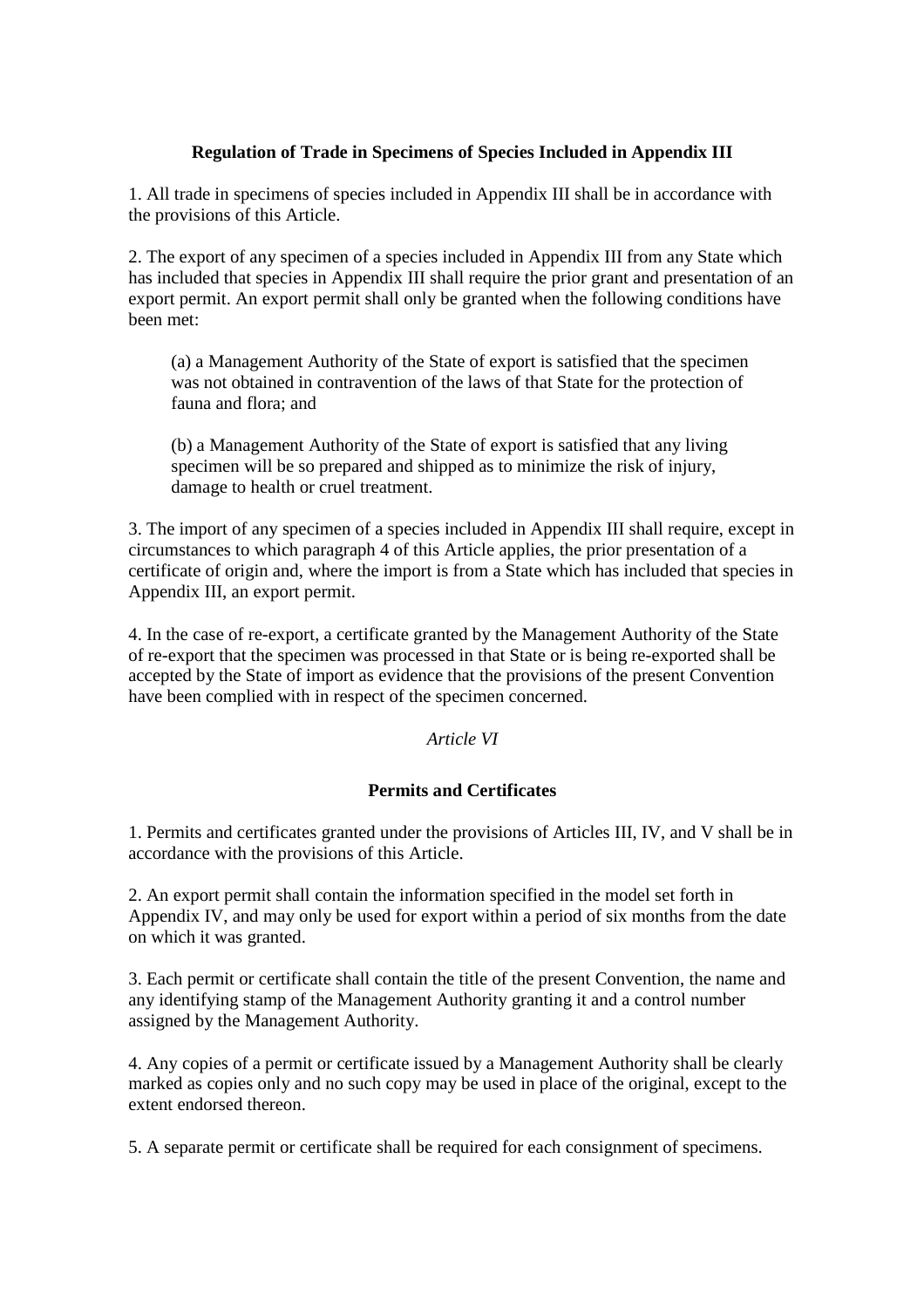6. A Management Authority of the State of import of any specimen shall cancel and retain the export permit or re-export certificate and any corresponding import permit presented in respect of the import of that specimen.

7. Where appropriate and feasible a Management Authority may affix a mark upon any specimen to assist in identifying the specimen. For these purposes "mark" means any indelible imprint, lead seal or other suitable means of identifying a specimen, designed in such a way as to render its imitation by unauthorized persons as difficult as possible.

## *Article VII*

#### **Exemptions and Other Special Provisions Relating to Trade**

1. The provisions of Articles III, IV and V shall not apply to the transit or transhipment of specimens through or in the territory of a Party while the specimens remain in Customs control.

2. Where a Management Authority of the State of export or re-export is satisfied that a specimen was acquired before the provisions of the present Convention applied to that specimen, the provisions of Articles III, IV and V shall not apply to that specimen where the Management Authority issues a certificate to that effect.

3. The provisions of Articles III, IV and V shall not apply to specimens that are personal or household effects. This exemption shall not apply where:

(a) in the case of specimens of a species included in Appendix I, they were acquired by the owner outside his State of usual residence, and are being imported into that State; or

(b) in the case of specimens of species included in Appendix II:

(i) they were acquired by the owner outside his State of usual residence and in a State where removal from the wild occurred;

(ii) they are being imported into the owner's State of usual residence; and

(iii) the State where removal from the wild occurred requires the prior grant of export permits before any export of such specimens; unless a Management Authority is satisfied that the specimens were acquired before the provisions of the present Convention applied to such specimens.

4. Specimens of an animal species included in Appendix I bred in captivity for commercial purposes, or of a plant species included in Appendix I artificially propagated for commercial purposes, shall be deemed to be specimens of species included in Appendix II.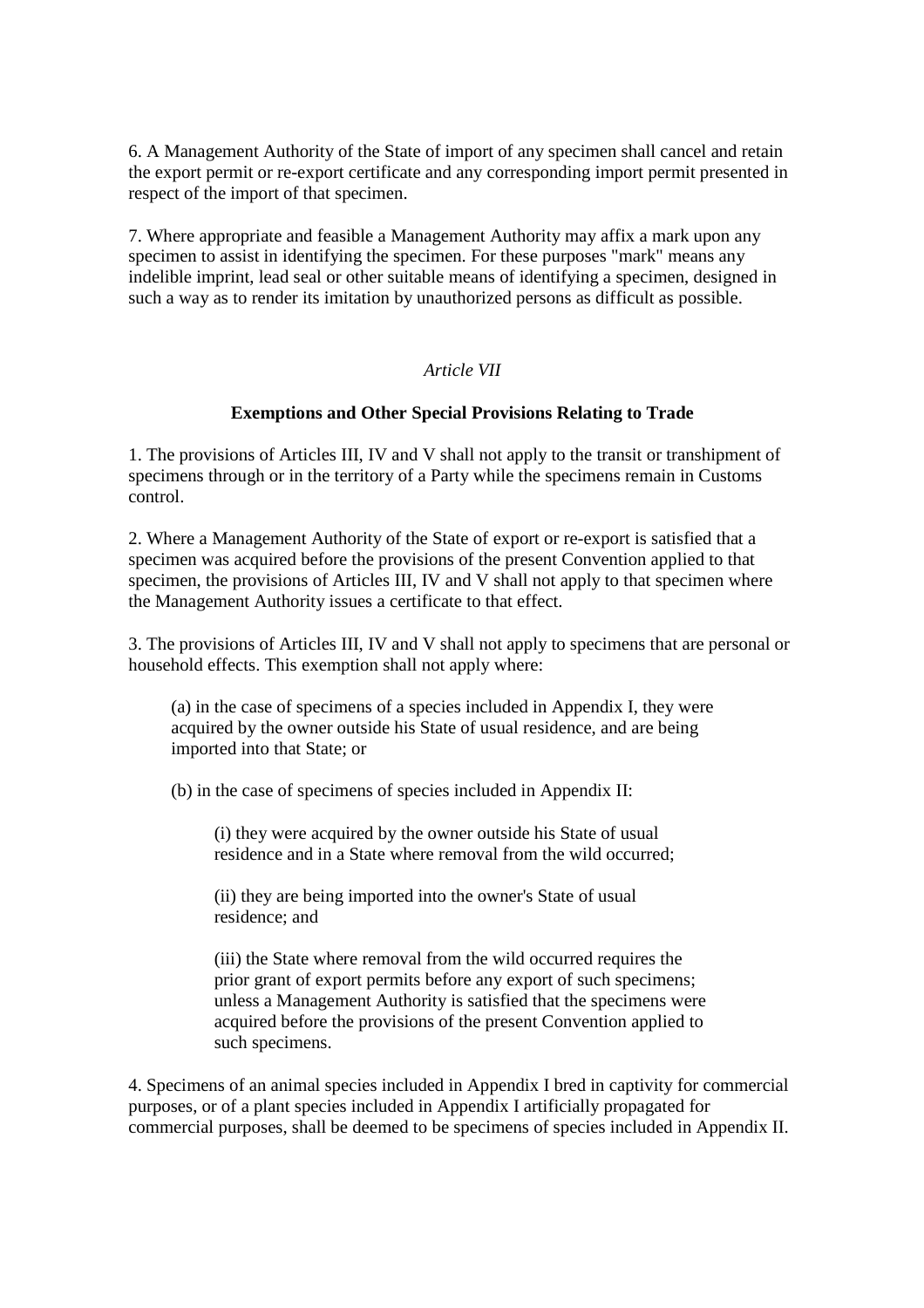5. Where a Management Authority of the State of export is satisfied that any specimen of an animal species was bred in captivity or any specimen of a plant species was artificially propagated, or is a part of such an animal or plant or was derived therefrom, a certificate by that Management Authority to that effect shall be accepted in lieu of any of the permits or certificates required under the provisions of Article III, IV or V.

6. The provisions of Articles III, IV and V shall not apply to the non-commercial loan, donation or exchange between scientists or scientific institutions registered by a Management Authority of their State, of herbarium specimens, other preserved, dried or embedded museum specimens, and live plant material which carry a label issued or approved by a Management Authority.

7. A Management Authority of any State may waive the requirements of Articles III, IV and V and allow the movement without permits or certificates of specimens which form part of a travelling zoo, circus, menagerie, plant exhibition or other travelling exhibition provided that:

(a) the exporter or importer registers full details of such specimens with that Management Authority;

(b) the specimens are in either of the categories specified in paragraph 2 or 5 of this Article; and (c) the Management Authority is satisfied that any living specimen will be so transported and cared for as to minimize the risk of injury, damage to health or cruel treatment.

## *Article VIII*

#### **Measures to Be Taken by the Parties**

1. The Parties shall take appropriate measures to enforce the provisions of the present Convention and to prohibit trade in specimens in violation thereof. These shall include measures:

(a) to penalize trade in, or possession of, such specimens, or both; and

(b) to provide for the confiscation or return to the State of export of such specimens.

2. In addition to the measures taken under paragraph 1 of this Article, a Party may, when it deems it necessary, provide for any method of internal reimbursement for expenses incurred as a result of the confiscation of a specimen traded in violation of the measures taken in the application of the provisions of the present Convention.

3. As far as possible, the Parties shall ensure that specimens shall pass through any formalities required for trade with a minimum of delay. To facilitate such passage, a Party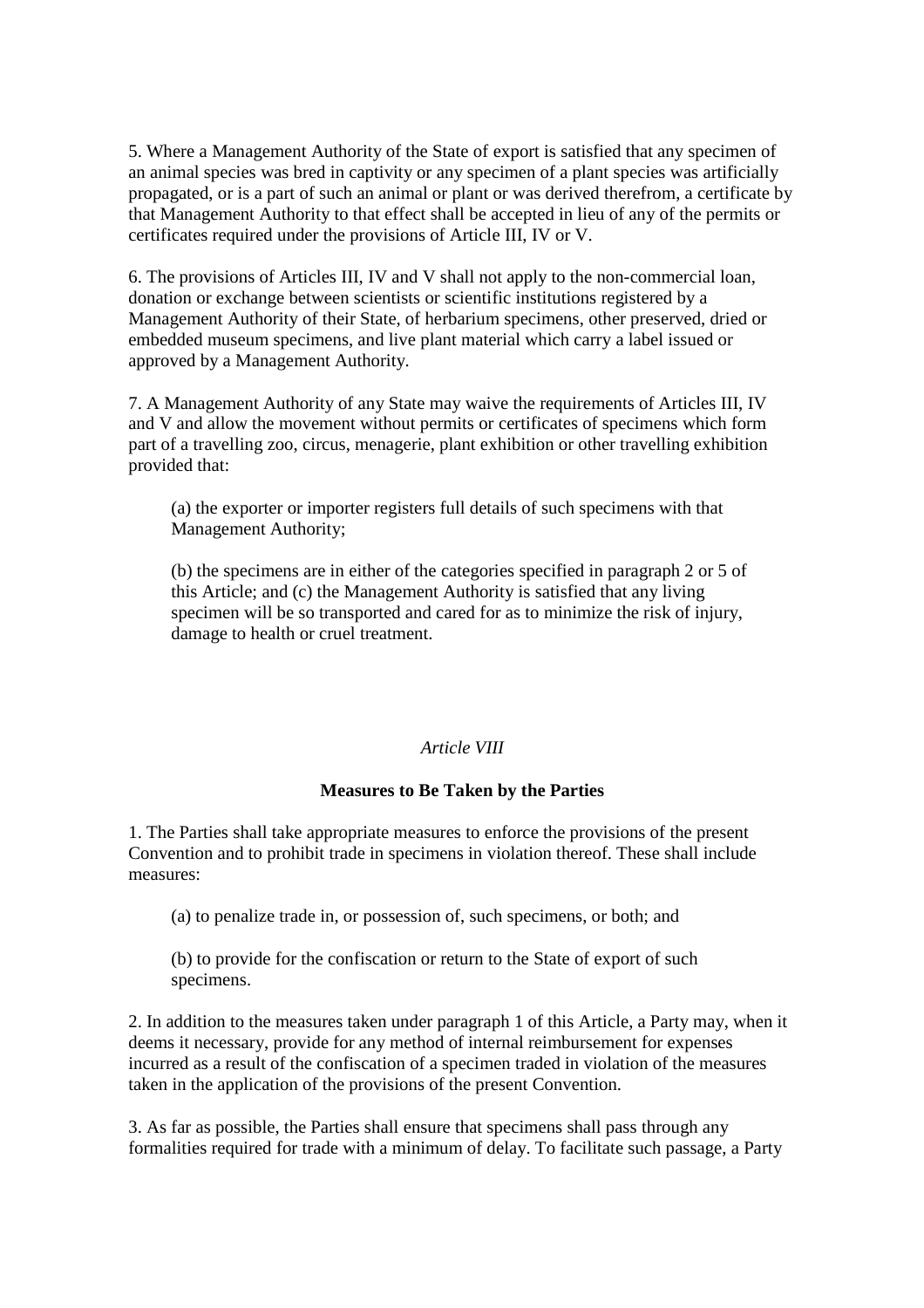may designate ports of exit and ports of entry at which specimens must be presented for clearance. The Parties shall ensure further that all living specimens, during any period of transit, holding or shipment, are properly cared for so as to minimize the risk of injury, damage to health or cruel treatment.

4. Where a living specimen is confiscated as a result of measures referred to in paragraph 1 of this Article:

(a) the specimen shall be entrusted to a Management Authority of the State of confiscation;

(b) the Management Authority shall, after consultation with the State of export, return the specimen to that State at the expense of that State, or to a rescue centre or such other place as the Management Authority deems appropriate and consistent with the purposes of the present Convention; and

(c) the Management Authority may obtain the advice of a Scientific Authority, or may, whenever it considers it desirable, consult the Secretariat in order to facilitate the decision under sub-paragraph (b) of this paragraph, including the choice of a rescue centre or other place.

5. A rescue centre as referred to in paragraph 4 of this Article means an institution designated by a Management Authority to look after the welfare of living specimens, particularly those that have been confiscated.

6. Each Party shall maintain records of trade in specimens of species included in Appendices I, II and III which shall cover:

(a) the names and addresses of exporters and importers; and

(b) the number and type of permits and certificates granted; the States with which such trade occurred; the numbers or quantities and types of specimens, names of species as included in Appendices I, II and III and, where applicable, the size and sex of the specimens in question.

7. Each Party shall prepare periodic reports on its implementation of the present Convention and shall transmit to the Secretariat:

(a) an annual report containing a summary of the information specified in subparagraph (b) of paragraph 6 of this Article; and

(b) a biennial report on legislative, regulatory and administrative measures taken to enforce the provisions of the present Convention.

8. The information referred to in paragraph 7 of this Article shall be available to the public where this is not inconsistent with the law of the Party concerned.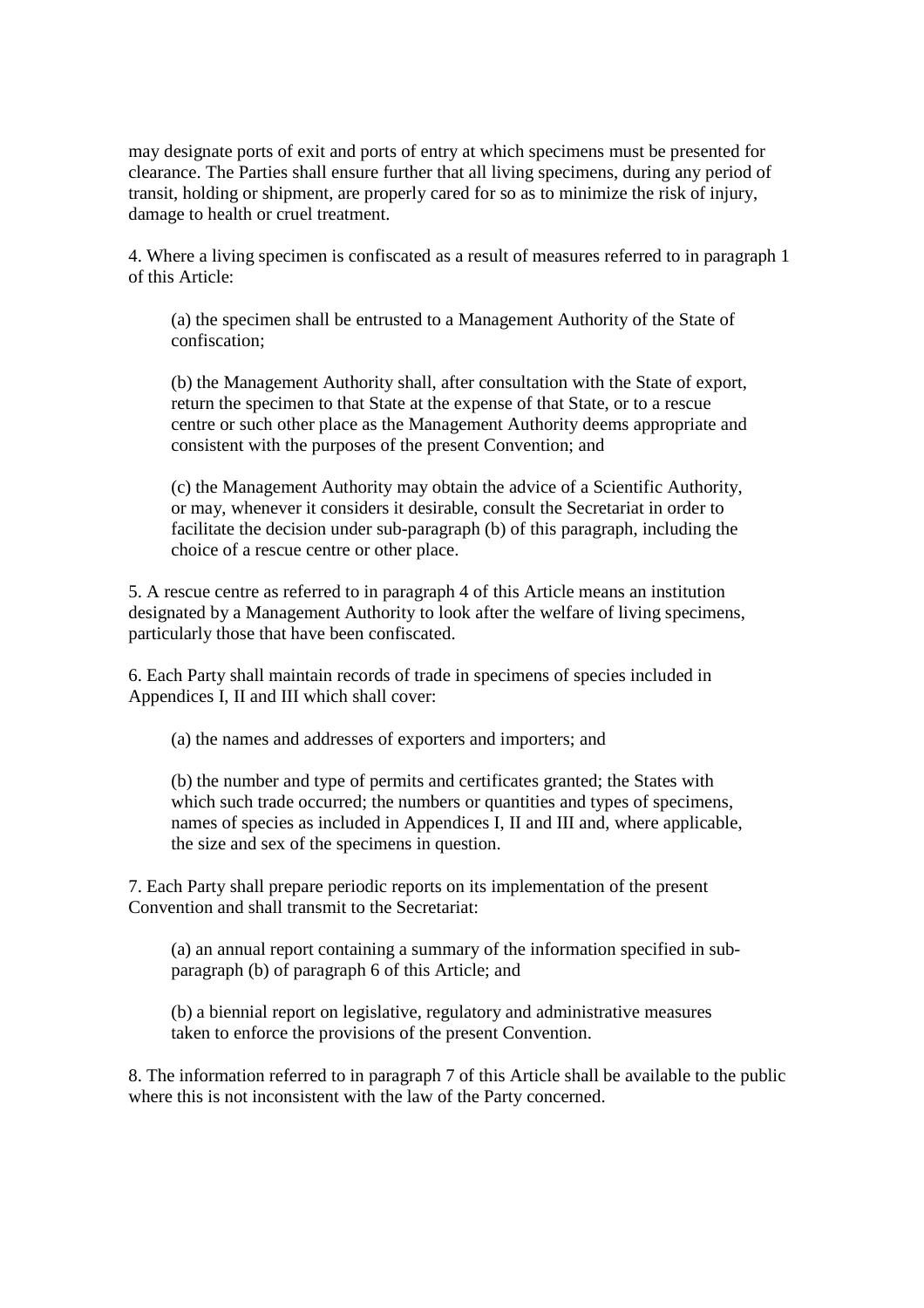# *Article IX*

## **Management and Scientific Authorities**

1. Each Party shall designate for the purposes of the present Convention:

(a) one or more Management Authorities competent to grant permits or certificates on behalf of that Party; and

(b) one or more Scientific Authorities.

2. A State depositing an instrument of ratification, acceptance, approval or accession shall at that time inform the Depositary Government of the name and address of the Management Authority authorized to communicate with other Parties and with the Secretariat.

3. Any changes in the designations or authorizations under the provisions of this Article shall be communicated by the Party concerned to the Secretariat for transmission to all other Parties.

4. Any Management Authority referred to in paragraph 2 of this Article shall, if so requested by the Secretariat or the Management Authority of another Party, communicate to it impression of stamps, seals or other devices used to authenticate permits or certificates.

## *Article X*

## **Trade with States not Party to the Convention**

Where export or re-export is to, or import is from, a State not a Party to the present Convention, comparable documentation issued by the competent authorities in that State which substantially conforms with the requirements of the present Convention for permits and certificates may be accepted in lieu thereof by any Party.

# *Article XI*

## **Conference of the Parties**

1. The Secretariat shall call a meeting of the Conference of the Parties not later than two years after the entry into force of the present Convention.

2. Thereafter the Secretariat shall convene regular meetings at least once every two years, unless the Conference decides otherwise, and extraordinary meetings at any time on the written request of at least one-third of the Parties.

3. At meetings, whether regular or extraordinary, the Parties shall review the implementation of the present Convention and may:

(a) make such provision as may be necessary to enable the Secretariat to carry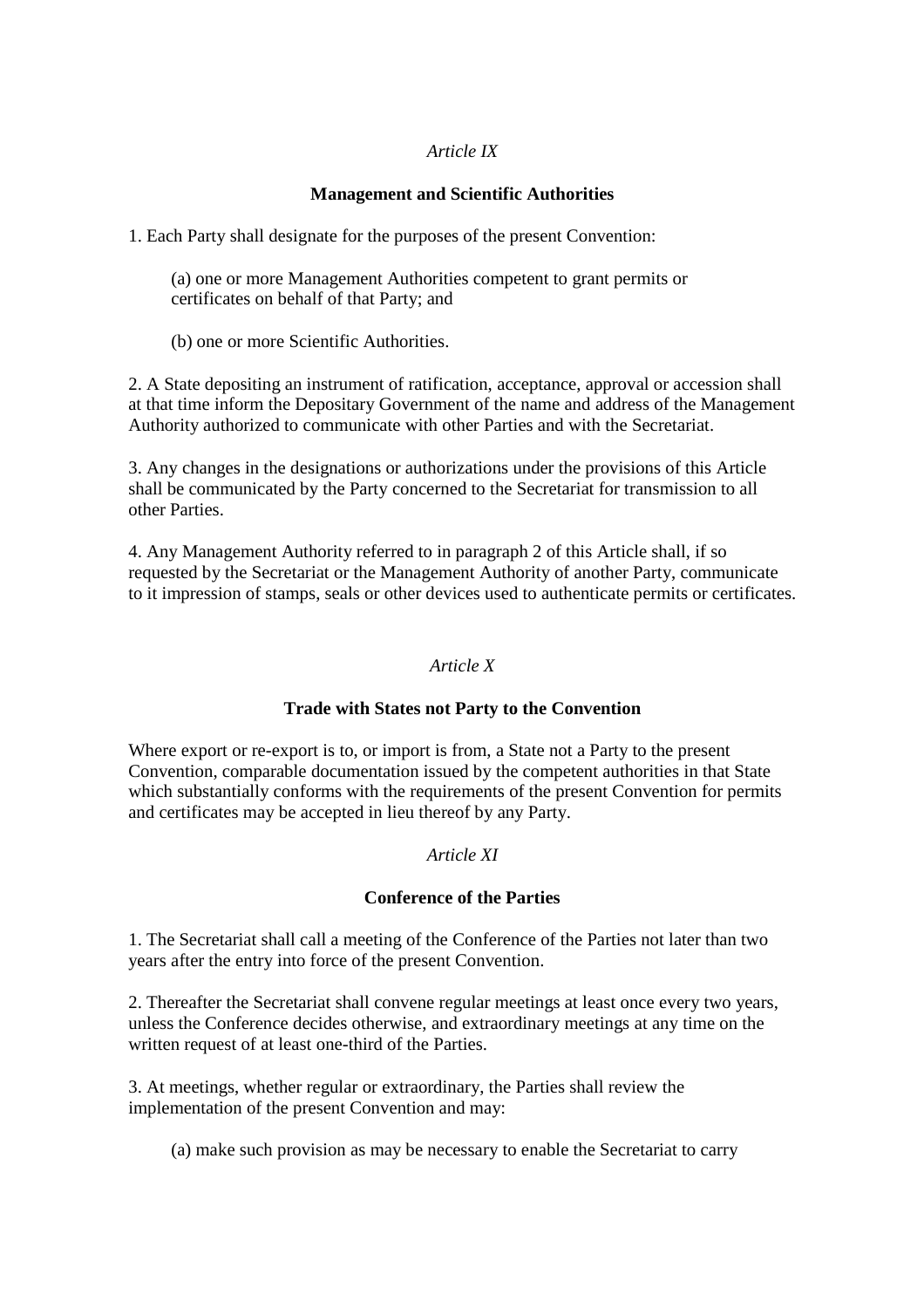out its duties, and adopt financial provisions;

(b) consider and adopt amendments to Appendices I and II in accordance with Article XV;

(c) review the progress made towards the restoration and conservation of the species included in Appendices I, II and III;

(d) receive and consider any reports presented by the Secretariat or by any Party; and

(e) where appropriate, make recommendations for improving the effectiveness of the present Convention.

4. At each regular meeting, the Parties may determine the time and venue of the next regular meeting to be held in accordance with the provisions of paragraph 2 of this Article.

5. At any meeting, the Parties may determine and adopt rules of procedure for the meeting.

6. The United Nations, its Specialized Agencies and the International Atomic Energy Agency, as well as any State not a Party to the present Convention, may be represented at meetings of the Conference by observers, who shall have the right to participate but not to vote.

7. Any body or agency technically qualified in protection, conservation or management of wild fauna and flora, in the following categories, which has informed the Secretariat of its desire to be represented at meetings of the Conference by observers, shall be admitted unless at least one-third of the Parties present object:

(a) international agencies or bodies, either governmental or non-governmental, and national governmental agencies and bodies; and

(b) national non-governmental agencies or bodies which have been approved for this purpose by the State in which they are located. Once admitted, these observers shall have the right to participate but not to vote.

## *Article XII*

## **The Secretariat**

1. Upon entry into force of the present Convention, a Secretariat shall be provided by the Executive Director of the United Nations Environment Programme. To the extent and in the manner he considers appropriate, he may be assisted by suitable inter-governmental or nongovernmental international or national agencies and bodies technically qualified in protection, conservation and management of wild fauna and flora.

2. The functions of the Secretariat shall be: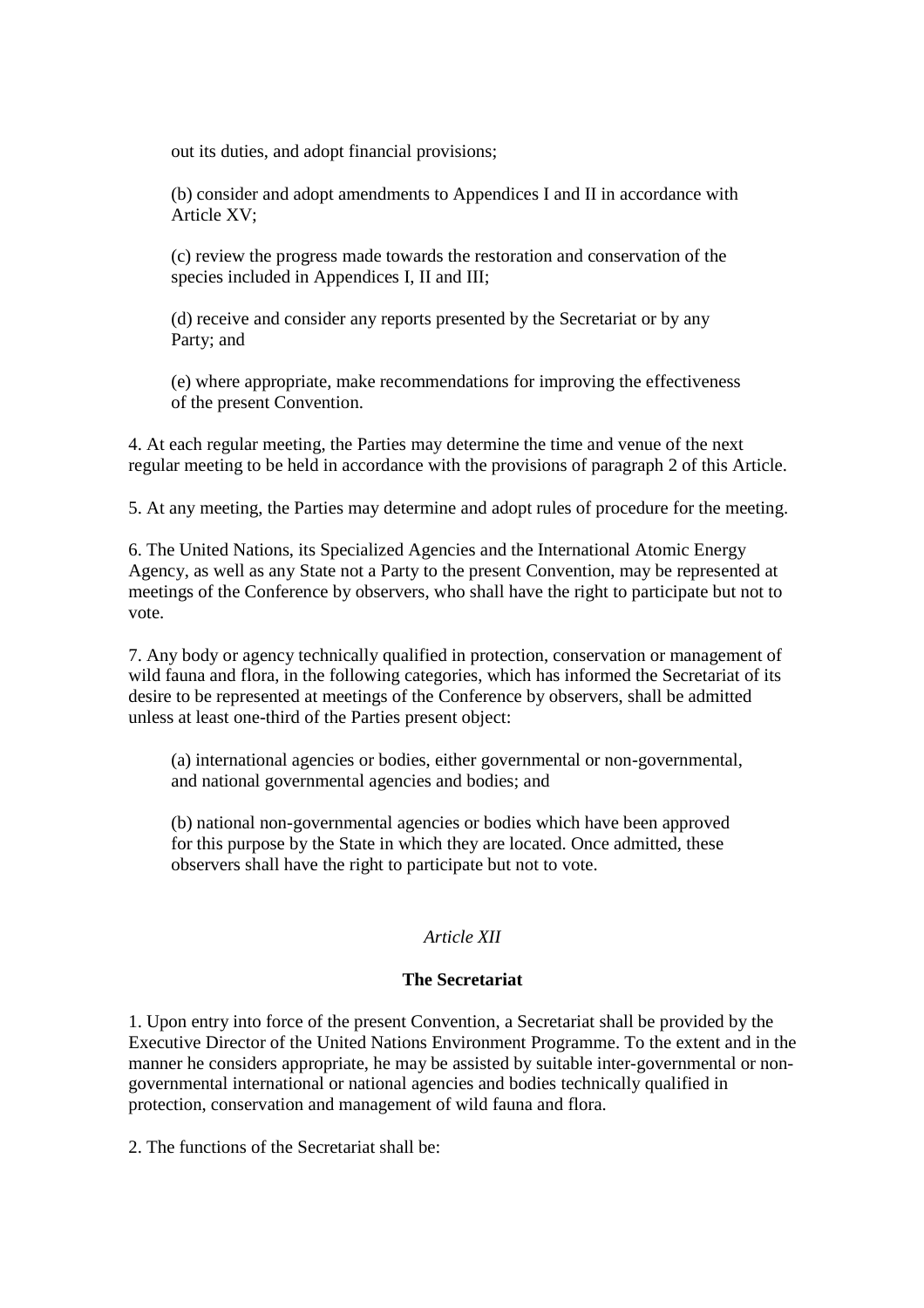(a) to arrange for and service meetings of the Parties;

(b) to perform the functions entrusted to it under the provisions of Articles XV and XVI of the present Convention;

(c) to undertake scientific and technical studies in accordance with programmes authorized by the Conference of the Parties as will contribute to the implementation of the present Convention, including studies concerning standards for appropriate preparation and shipment of living specimens and the means of identifying specimens;

(d) to study the reports of Parties and to request from Parties such further information with respect thereto as it deems necessary to ensure implementation of the present Convention;

(e) to invite the attention of the Parties to any matter pertaining to the aims of the present Convention;

(f) to publish periodically and distribute to the Parties current editions of Appendices I, II and III together with any information which will facilitate identification of specimens of species included in those Appendices;

(g) to prepare annual reports to the Parties on its work and on the implementation of the present Convention and such other reports as meetings of the Parties may request;

(h) to make recommendations for the implementation of the aims and provisions of the present Convention, including the exchange of information of a scientific or technical nature;

(i) to perform any other function as may be entrusted to it by the Parties.

#### *Article XIII*

#### **International Measures**

1. When the Secretariat in the light of information received is satisfied that any species included in Appendix I or II is being affected adversely by trade in specimens of that species or that the provisions of the present Convention are not being effectively implemented, it shall communicate such information to the authorized Management Authority of the Party or Parties concerned.

2. When any Party receives a communication as indicated in paragraph 1 of this Article, it shall, as soon as possible, inform the Secretariat of any relevant facts insofar as its laws permit and, where appropriate, propose remedial action. Where the Party considers that an inquiry is desirable, such inquiry may be carried out by one or more persons expressly authorized by the Party.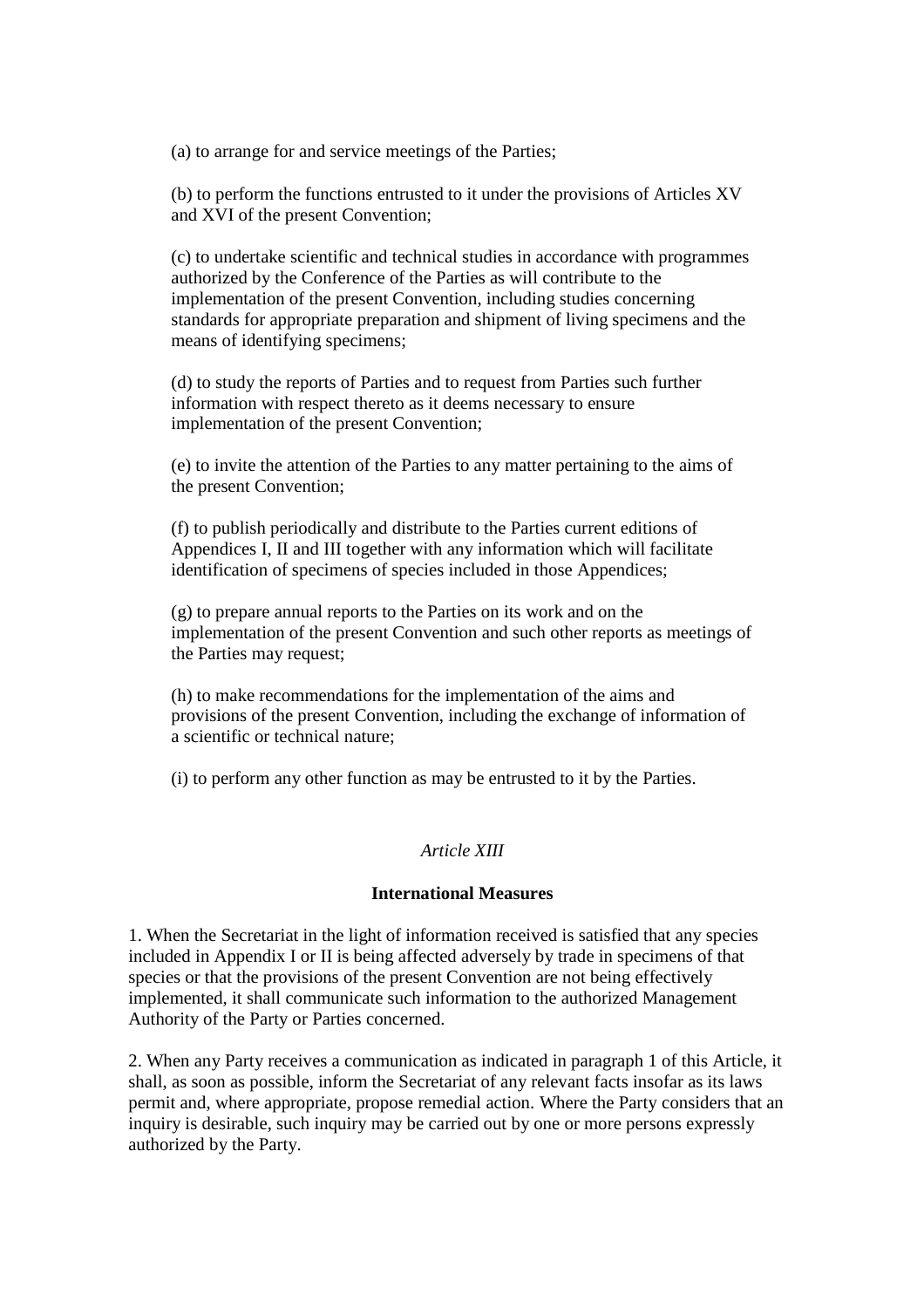3. The information provided by the Party or resulting from any inquiry as specified in paragraph 2 of this Article shall be reviewed by the next Conference of the Parties which may make whatever recommendations it deems appropriate.

## *Article XIV*

#### **Effect on Domestic Legislation and International Conventions**

1. The provisions of the present Convention shall in no way affect the right of Parties to adopt:

(a) stricter domestic measures regarding the conditions for trade, taking, possession or transport of specimens of species included in Appendices I, II and III, or the complete prohibition thereof; or

(b) domestic measures restricting or prohibiting trade, taking, possession or transport of species not included in Appendix I, II or III.

2. The provisions of the present Convention shall in no way affect the provisions of any domestic measures or the obligations of Parties deriving from any treaty, convention, or international agreement relating to other aspects of trade, taking, possession or transport of specimens which is in force or subsequently may enter into force for any Party including any measure pertaining to the Customs, public health, veterinary or plant quarantine fields.

3. The provisions of the present Convention shall in no way affect the provisions of, or the obligations deriving from, any treaty, convention or international agreement concluded or which may be concluded between States creating a union or regional trade agreement establishing or maintaining a common external Customs control and removing Customs control between the parties thereto insofar as they relate to trade among the States members of that union or agreement.

4. A State party to the present Convention, which is also a party to any other treaty, convention or international agreement which is in force at the time of the coming into force of the present Convention and under the provisions of which protection is afforded to marine species included in Appendix II, shall be relieved of the obligations imposed on it under the provisions of the present Convention with respect to trade in specimens of species included in Appendix II that are taken by ships registered in that State and in accordance with the provisions of such other treaty, convention or international agreement.

5. Notwithstanding the provisions of Articles III, IV and V, any export of a specimen taken in accordance with paragraph 4 of this Article shall only require a certificate from a Management Authority of the State of introduction to the effect that the specimen was taken in accordance with the provisions of the other treaty, convention or international agreement in question.

6. Nothing in the present Convention shall prejudice the codification and development of the law of the sea by the United Nations Conference on the Law of the Sea convened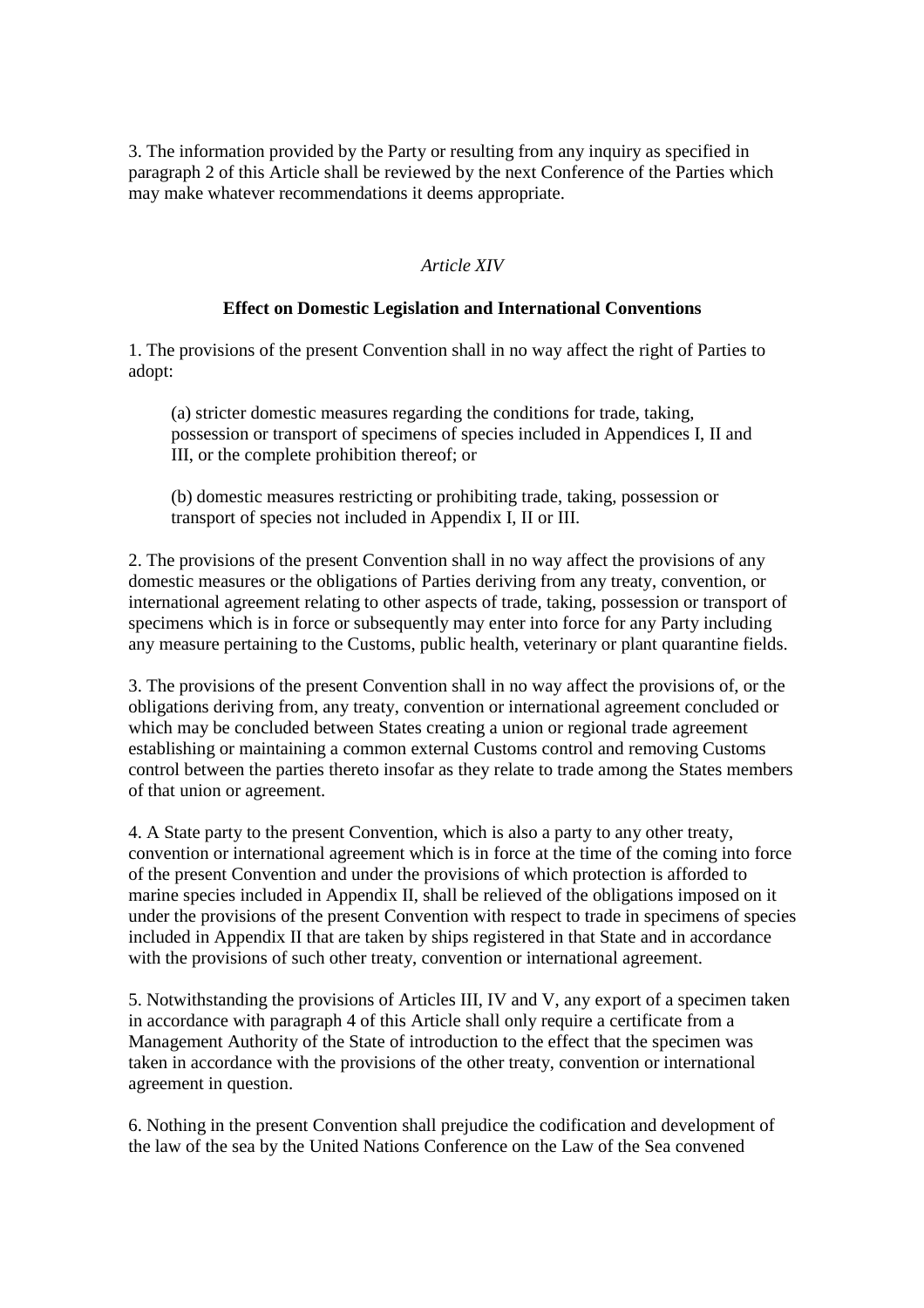pursuant to Resolution 2750 C (XXV) of the General Assembly of the United Nations nor the present or future claims and legal views of any State concerning the law of the sea and the nature and extent of coastal and flag State jurisdiction.

#### *Article XV*

#### **Amendments to Appendices I and II**

1. The following provisions shall apply in relation to amendments to Appendices I and II at meetings of the Conference of the Parties:

(a) Any Party may propose an amendment to Appendix I or II for consideration at the next meeting. The text of the proposed amendment shall be communicated to the Secretariat at least 150 days before the meeting. The Secretariat shall consult the other Parties and interested bodies on the amendment in accordance with the provisions of sub-paragraphs (b) and (c) of paragraph 2 of this Article and shall communicate the response to all Parties not later than 30 days before the meeting.

(b) Amendments shall be adopted by a two-thirds majority of Parties present and voting. For these purposes "Parties present and voting" means Parties present and casting an affirmative or negative vote. Parties abstaining from voting shall not be counted among the two-thirds required for adopting an amendment.

(c) Amendments adopted at a meeting shall enter into force 90 days after that meeting for all Parties except those which make a reservation in accordance with paragraph 3 of this Article.

2. The following provisions shall apply in relation to amendments to Appendices I and II between meetings of the Conference of the Parties:

(a) Any Party may propose an amendment to Appendix I or II for consideration between meetings by the postal procedures set forth in this paragraph.

(b) For marine species, the Secretariat shall, upon receiving the text of the proposed amendment, immediately communicate it to the Parties. It shall also consult inter-governmental bodies having a function in relation to those species especially with a view to obtaining scientific data these bodies may be able to provide and to ensuring co-ordination with any conservation measures enforced by such bodies. The Secretariat shall communicate the views expressed and data provided by these bodies and its own findings and recommendations to the Parties as soon as possible.

(c) For species other than marine species, the Secretariat shall, upon receiving the text of the proposed amendment, immediately communicate it to the Parties, and, as soon as possible thereafter, its own recommendations.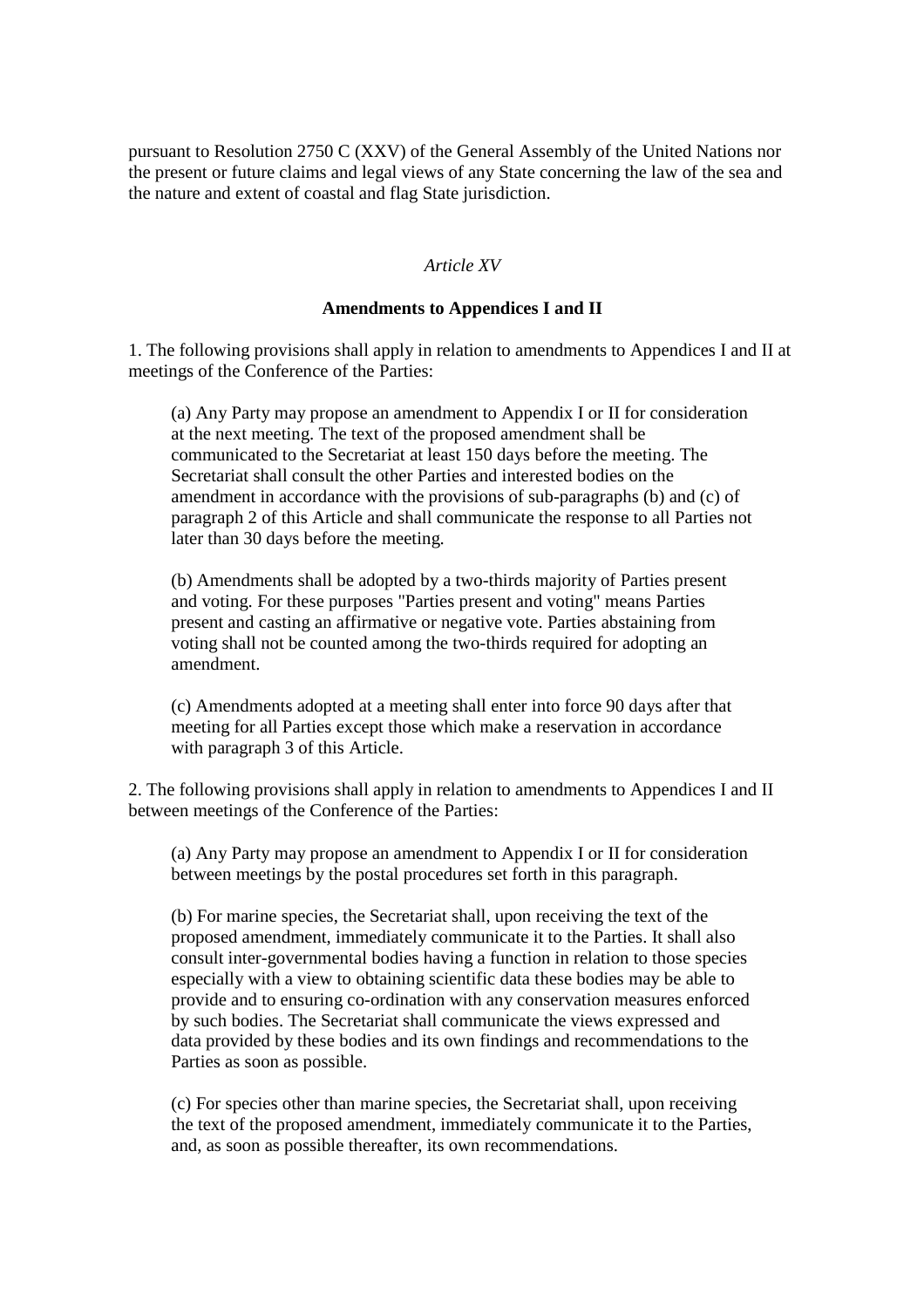(d) Any Party may, within 60 days of the date on which the Secretariat communicated its recommendations to the Parties under sub-paragraph (b) or (c) of this paragraph, transmit to the Secretariat any comments on the proposed amendment together with any relevant scientific data and information.

(e) The Secretariat shall communicate the replies received together with its own recommendations to the Parties as soon as possible. (f) If no objection to the proposed amendment is received by the Secretariat within 30 days of the date the replies and recommendations were communicated under the provisions of sub-paragraph (e) of this paragraph, the amendment shall enter into force 90 days later for all Parties except those which make a reservation in accordance with paragraph 3 of this Article.

(g) If an objection by any Party is received by the Secretariat, the proposed amendment shall be submitted to a postal vote in accordance with the provisions of sub-paragraphs (h) , (i) and (j) of this paragraph.

(h) The Secretariat shall notify the Parties that notification of objection has been received.

(i) Unless the Secretariat receives the votes for, against or in abstention from at least one-half of the Parties within 60 days of the date of notification under subparagraph (h) of this paragraph, the proposed amendment shall be referred to the next meeting of the Conference for further consideration.

(j) Provided that votes are received from one-half of the Parties, the amendment shall be adopted by a two-thirds majority of Parties casting an affirmative or negative vote.

(k) The Secretariat shall notify all Parties of the result of the vote.

(l) If the proposed amendment is adopted it shall enter into force 90 days after the date of the notification by the Secretariat of its acceptance for all Parties except those which make a reservation in accordance with paragraph 3 of this Article.

3. During the period of 90 days provided for by sub-paragraph (c) of paragraph 1 or subparagraph (l) of paragraph 2 of this Article any Party may by notification in writing to the Depositary Government make a reservation with respect to the amendment. Until such reservation is withdrawn the Party shall be treated as a State not a Party to the present Convention with respect to trade in the species concerned.

# *Article XVI*

#### **Appendix III and Amendments thereto**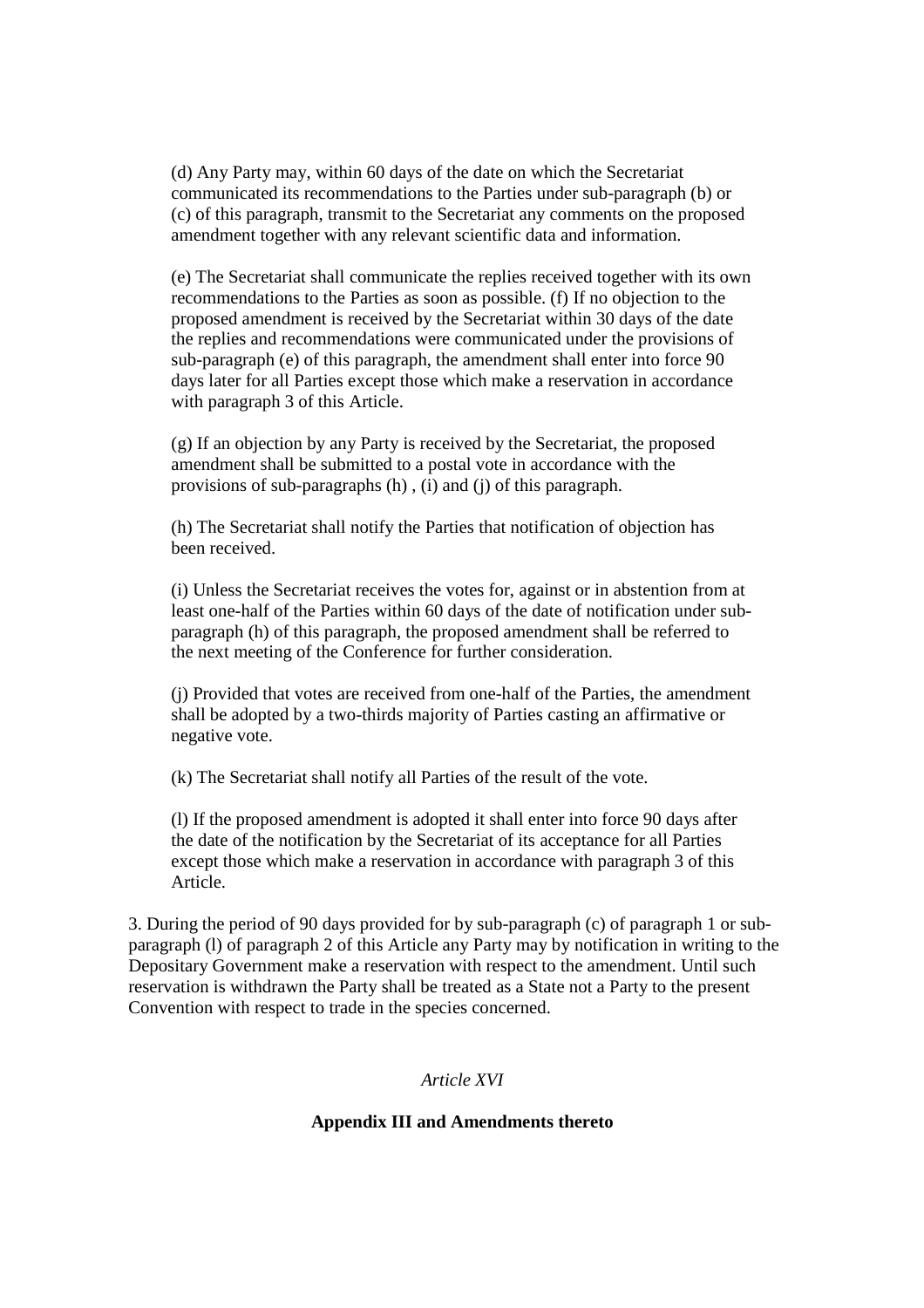1. Any Party may at any time submit to the Secretariat a list of species which it identifies as being subject to regulation within its jurisdiction for the purpose mentioned in paragraph 3 of Article II. Appendix III shall include the names of the Parties submitting the species for inclusion therein, the scientific names of the species so submitted, and any parts or derivatives of the animals or plants concerned that are specified in relation to the species for the purposes of sub-paragraph (b) of Article I.

2. Each list submitted under the provisions of paragraph 1 of this Article shall be communicated to the Parties by the Secretariat as soon as possible after receiving it. The list shall take effect as part of Appendix III 90 days after the date of such communication. At any time after the communication of such list, any Party may by notification in writing to the Depositary Government enter a reservation with respect to any species or any parts or derivatives, and until such reservation is withdrawn, the State shall be treated as a State not a Party to the present Convention with respect to trade in the species or part or derivative concerned.

3. A Party which has submitted a species for inclusion in Appendix III may withdraw it at any time by notification to the Secretariat which shall communicate the withdrawal to all Parties. The withdrawal shall take effect 30 days after the date of such communication.

4. Any Party submitting a list under the provisions of paragraph 1 of this Article shall submit to the Secretariat a copy of all domestic laws and regulations applicable to the protection of such species, together with any interpretations which the Party may deem appropriate or the Secretariat may request. The Party shall, for as long as the species in question is included in Appendix III, submit any amendments of such laws and regulations or any interpretations as they are adopted.

## *Article XVII*

#### **Amendment of the Convention**

1. An extraordinary meeting of the Conference of the Parties shall be convened by the Secretariat on the written request of at least one-third of the Parties to consider and adopt amendments to the present Convention. Such amendments shall be adopted by a two-thirds majority of Parties present and voting. For these purposes "Parties present and voting" means Parties present and casting an affirmative or negative vote. Parties abstaining from voting shall not be counted among the two-thirds required for adopting an amendment.

2. The text of any proposed amendment shall be communicated by the Secretariat to all Parties at least 90 days before the meeting.

3. An amendment shall enter into force for the Parties which have accepted it 60 days after two-thirds of the Parties have deposited an instrument of acceptance of the amendment with the Depositary Government. Thereafter, the amendment shall enter into force for any other Party 60 days after that Party deposits its instrument of acceptance of the amendment.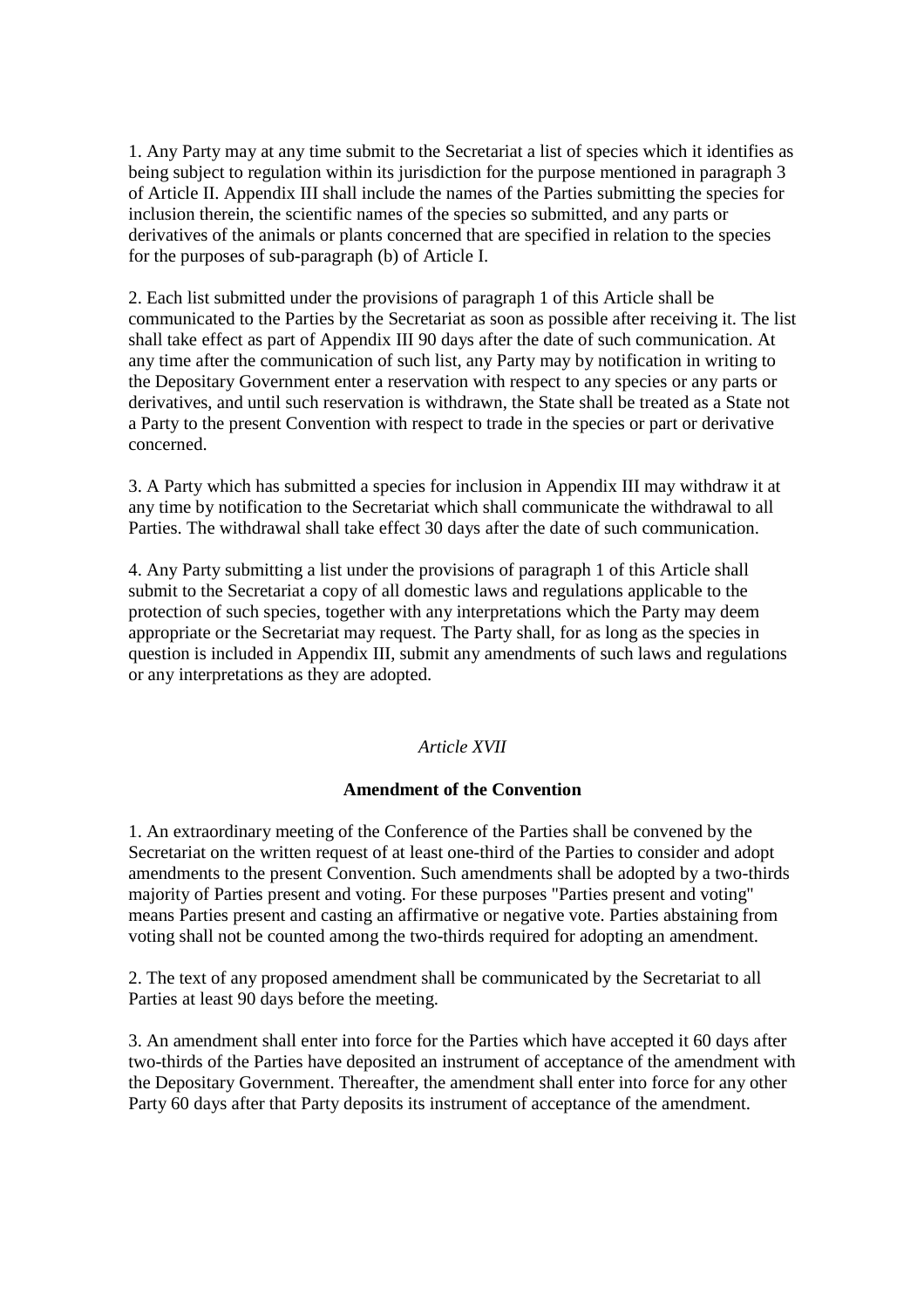## *Article XVIII*

#### **Resolution of Disputes**

1. Any dispute which may arise between two or more Parties with respect to the interpretation or application of the provisions of the present Convention shall be subject to negotiation between the Parties involved in the dispute.

2. If the dispute can not be resolved in accordance with paragraph 1 of this Article, the Parties may, by mutual consent, submit the dispute to arbitration, in particular that of the Permanent Court of Arbitration at The Hague, and the Parties submitting the dispute shall be bound by the arbitral decision.

#### *Article XIX*

#### **Signature**

The present Convention shall be open for signature at Washington until 30th April 1973 and thereafter at Berne until 31st December 1974.

## *Article XX*

#### **Ratification, Acceptance, Approval**

The present Convention shall be subject to ratification, acceptance or approval. Instruments of ratification, acceptance or approval shall be deposited with the Government of the Swiss Confederation which shall be the Depositary Government.

#### *Article XXI*

#### **Accession**

The present Convention shall be open indefinitely for accession. Instruments of accession shall be deposited with the Depositary Government.

#### *Article XXII*

## **Entry into Force**

1. The present Convention shall enter into force 90 days after the date of deposit of the tenth instrument of ratification, acceptance, approval or accession, with the Depositary Government.

2. For each State which ratifies, accepts or approves the present Convention or accedes thereto after the deposit of the tenth instrument of ratification, acceptance, approval or accession, the present Convention shall enter into force 90 days after the deposit by such State of its instrument of ratification, acceptance, approval or accession.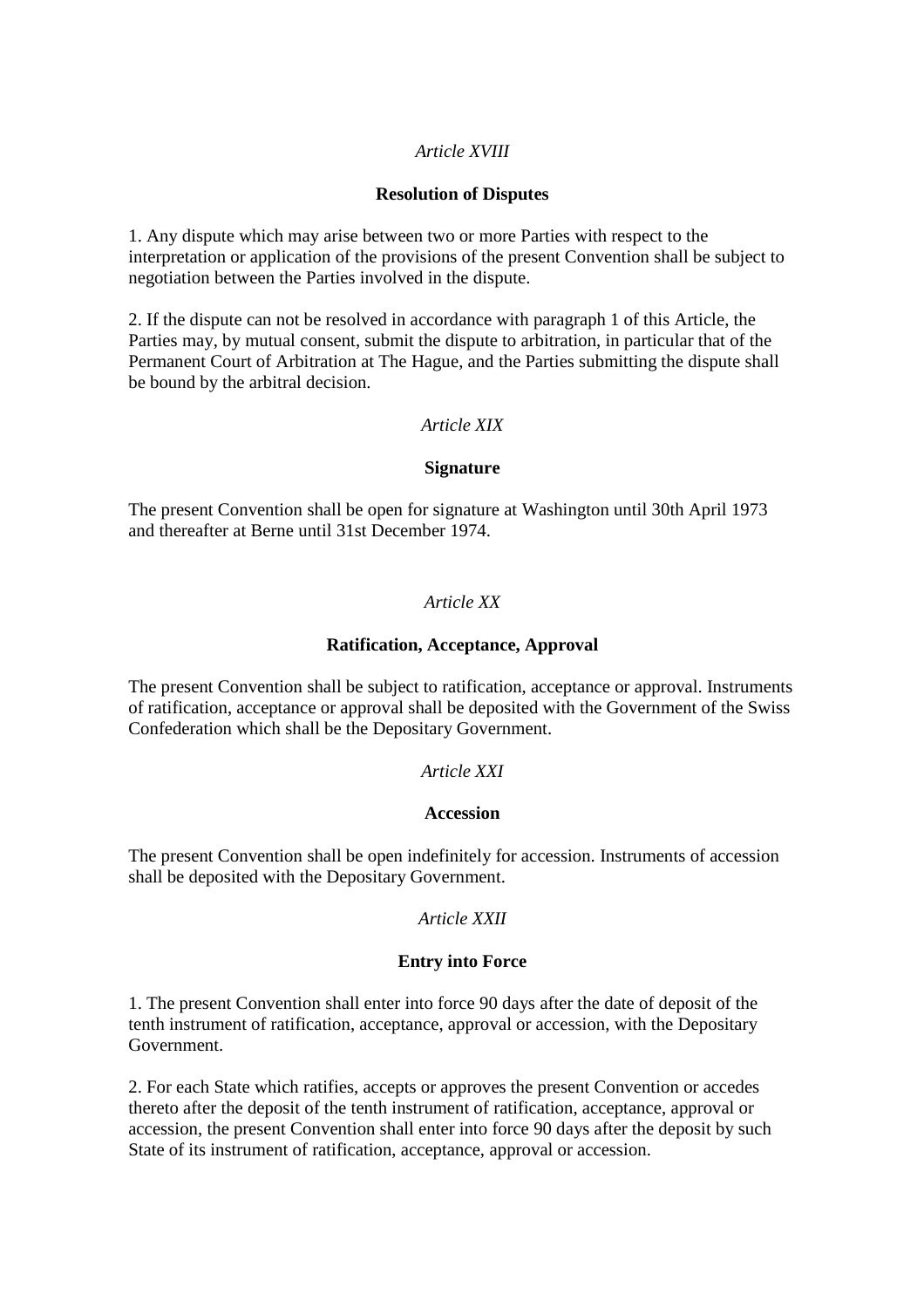# *Article XXIII*

#### **Reservations**

1. The provisions of the present Convention shall not be subject to general reservations. Specific reservations may be entered in accordance with the provisions of this Article and Articles XV and XVI.

2. Any State may, on depositing its instrument of ratification, acceptance, approval or accession, enter a specific reservation with regard to:

(a) any species included in Appendix I, II or III; or

(b) any parts or derivatives specified in relation to a species included in Appendix III.

3. Until a Party withdraws its reservation entered under the provisions of this Article, it shall be treated as a State not a Party to the present Convention with respect to trade in the particular species or parts or derivatives specified in such reservation.

## *Article XXIV*

#### **Denunciation**

Any Party may denounce the present Convention by written notification to the Depositary Government at any time. The denunciation shall take effect twelve months after the Depositary Government has received the notification.

## *Article XXV*

## **Depositary**

1. The original of the present Convention, in the Chinese, English, French, Russian and Spanish languages, each version being equally authentic, shall be deposited with the Depositary Government, which shall transmit certified copies thereof to all States that have signed it or deposited instruments of accession to it.

2. The Depositary Government shall inform all signatory and acceding States and the Secretariat of signatures, deposit of instruments of ratification, acceptance, approval or accession, entry into force of the present Convention, amendments thereto, entry and withdrawal of reservations and notifications of denunciation.

3. As soon as the present Convention enters into force, a certified copy thereof shall be transmitted by the Depositary Government to the Secretariat of the United Nations for registration and publication in accordance with Article 102 of the Charter of the United